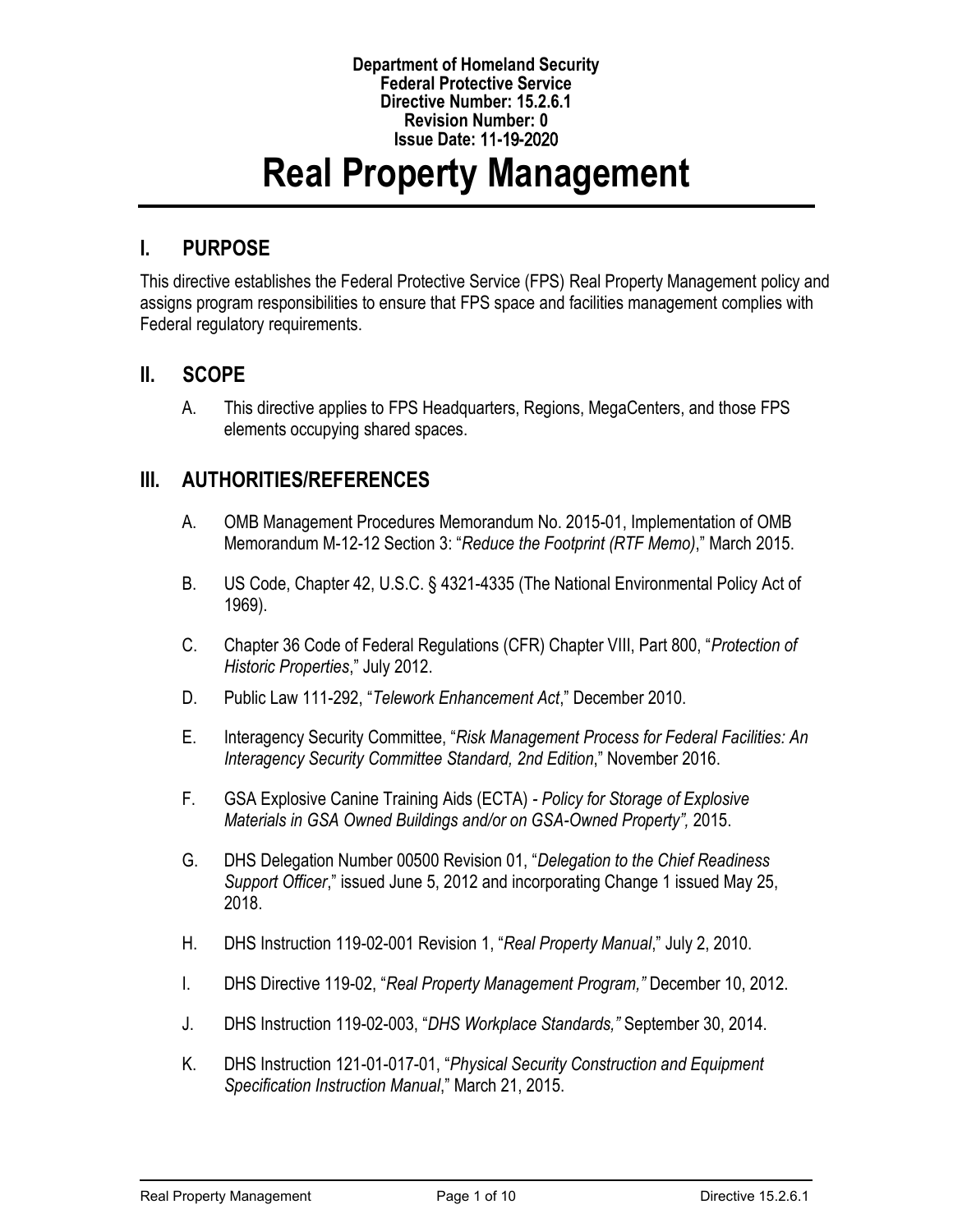- L. DHS Directive 023-01 Revision 01, "*Implementation of the National Environmental Policy Act*," October 31, 2014.
- M. DHS Instruction 256-05-001, "*Worksite Lactation Program*," May 19, 2016.
- N. DHS Instruction Manual 121-01-010-01, Revision #01.1, April 28, 2020.
- O. FPS Directive 15.5.12.1, "*Firearms Policy,*" December 15, 2010.
- P. FPS Directive 15.4.7.1, "*Worksite Lactation Program*," May 10, 2016.

## **IV. DEFINITIONS**

- A. **Acquisition**: The process by which an executive agency obtains custody of and interest in real property (by means of transfer, purchase, construction, lease, or permit) for its own use in carrying out established agency mission(s). Acquisition can also be acquired through Memorandum of Agreements (MOA).
- B. **Delegation of Authority**: ASD Facilities has delegated Authority to manage real property projects, operations and maintenance (O&M) for FPS HQ, Regions and Field Offices with GSA, including signature authority on all MOA and O&M Reimbursable Work Authorization (RWA) documents. Currently DHS Management (MGMT) retains the Authority through the DHS Director of Management (DoM) for signature authority on Occupancy Agreements (OA) with GSA and Construction RWA documents.
- C. **Demarc**: A demarc (an abbreviation for demarcation point) marks the point, in space controlled by FPS, where communications lines (i.e. data or telephone communications) connect to the data or telephone company."
- D. **Operations and Maintenance (O&M)**: The functional checks, servicing, repairing or replacing necessary equipment, devices, machinery, building infrastructure and supporting utilities in government installations; to include damage and/or wear and tear of tenant improvements.
- E. **Real Property**: Land and improvements constructed on or associated with that land. Improvements include buildings, other permanent structures, easements, or rights of way.
- F. **Shared Spaces**: This may also be referred to as *"space consolidation";* it includes but is not limited to FPS and other Sub-Component co-location to reduce lease space expenses.
- G. **Space Consolidations**: May be sought after in lieu of new, expired OA and expansion space requests. For all space consolidation efforts, FPS HQ will conduct an analysis to determine if an employee/facility consolidation is warranted. Efforts will be geared toward reducing real estate expenses and maximizing space efficiency. Space consolidation options may be sought after in lieu of new, expired OA and expansion space requests. For all space consolidation efforts, FPS HQ will conduct an analysis to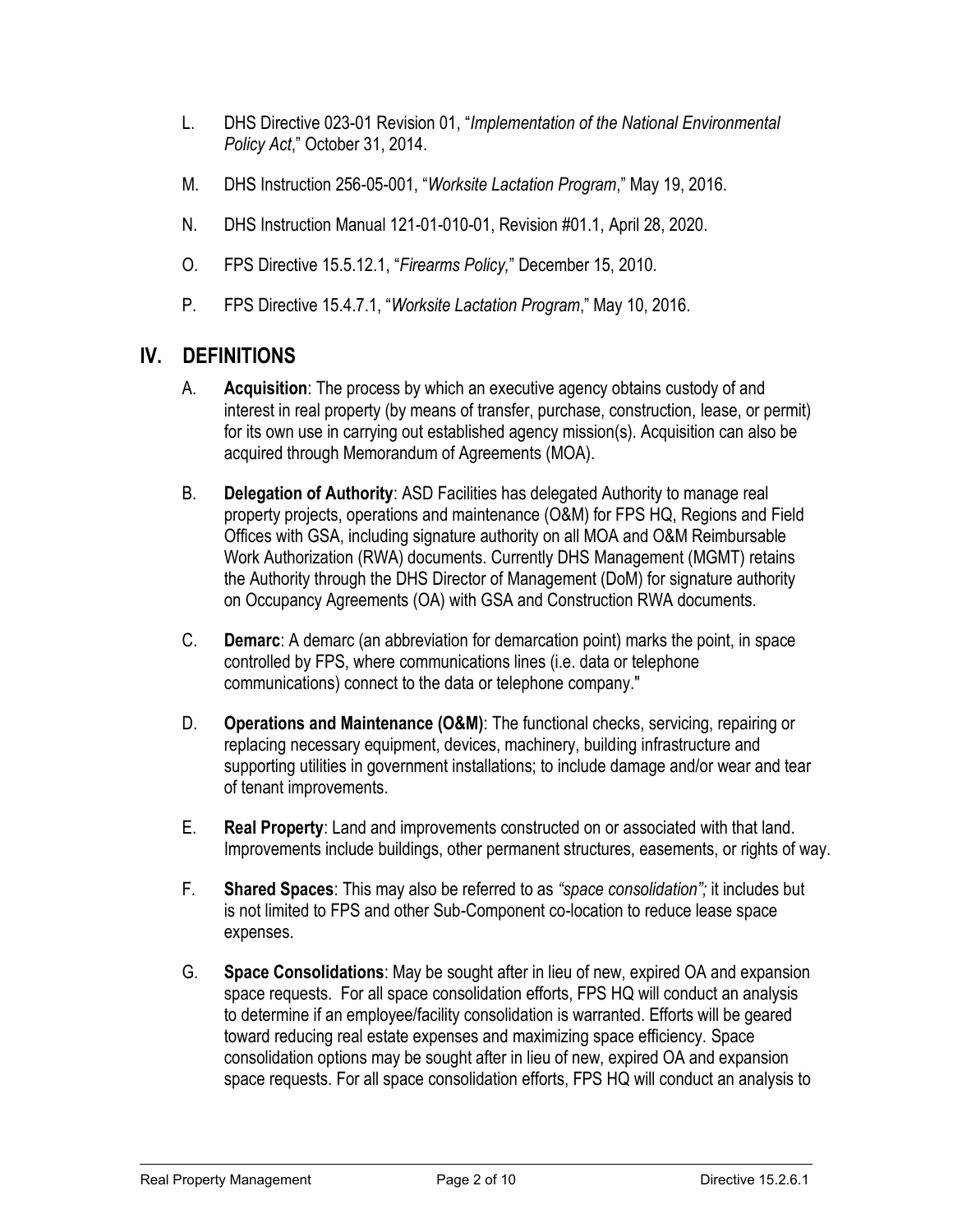determine if an employee/facility consolidation is warranted. Efforts will be geared toward reducing real estate expenses and maximizing space efficiency.

- H. **Space Disposal**: The process by which FPS no longer requires the utilization of the asset or structure. GSA is responsible for promoting effective use of federal real property assets, as well as the disposal of real property that is no longer missioncritical to federal agencies.
- I. **Space Request Form (SRF)**: Standardized form on the Facilities SharePoint site, used by FPS requesting party, for all additions, modification, or deletions of space.
- J. **Underutilized**: Whenever all or a portion of real property, with or without improvement, is used only for irregular periods, or intermittently; or when a portion of the property can satisfy current program needs.
- K. **Utilization**: The manner and degree of efficiency with which real property controlled by FPS is used in the accomplishment of its mission(s).

# V. **RESPONSIBILITIES**

- A. **Deputy Director for Technology and Innovation (DD T&I)**:
	- 1. Appoints the Administrative Services Division (ASD) Director;
	- 2. Attends Management Review Committee (MRC) meetings; and
	- 3. Has approval authority over HQ Space Requests and or Real Property changes prior to Office of the Chief Readiness Support Officer (OCRSO) MGMT approval.

#### B. **Assistant Directors for Operations (ADFOs)**:

- 1. Appoint the zone's Business Operations Manager (BOM);
- 2. Approve or deny prioritized projects list from their BOM; and
- 3. Review and approve all personnel moves and hiring actions within their appointed zone.

#### C. **Business Operations Manager (BOM)**:

- 1. Reviews the prioritized projects list from Regions and provides input on termination or project requests (emergency or urgent) that are not included in the approved FPS Annual Project List; and
- 2. Is responsible for Operations and Maintenance oversight and provides input to ADFO and or approvals.

#### D. **Director, Administrative Services Division (ASD)**:

- 1. Is responsible for all aspects of the Real Property Management Program; and
- 2. Provides oversight and internal controls for the Real Property Management Program (this includes financial planning, integration and coordination measures).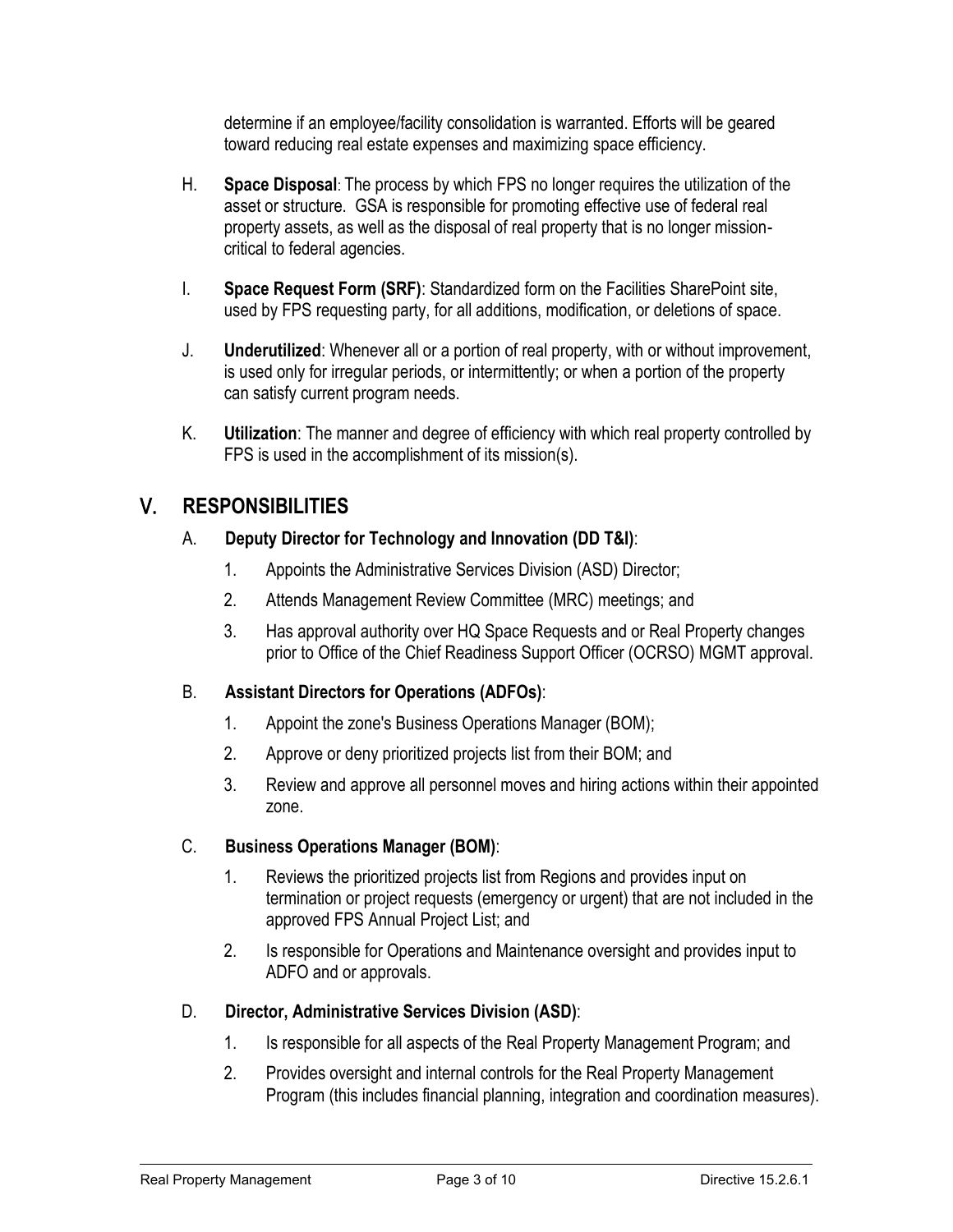#### E. **Regional Directors (RDs)**:

- 1. Review and approve purchase requests (furniture or appliances) of less than \$1000;
- 2. Oversees the FPS Real Property for their region, including all upgrades and Operations and Maintenance oversight; and
- 3. Approves the overall Region budget for all O&M costs unless they are related to facilities projects, in which case the Facilities Branch Manager secures funding.

#### F. **Resource Management Branch Chiefs (RMCs)**:

- 1. Coordinate with facilities zonal managers for all space requests utilizing the Space Request Form (SRF) and reviews and approves or denies requests prior to sending to the Facilities Branch Manager;
- 2. Responsible for maintaining all of the buildings within their region and ensuring compliance with the DHS guidelines and the Space and Facilities Real Property Guide, maintaining compliance with 150 square foot per person utilization rate; and
- 3. Coordinate all requests for furniture and funding of \$1000 or less.

#### G. The **Facilities Branch Manager (Facilities)**:

- 1. Manages the FPS Real Property Management Program, in accordance with DHS Directive 119-02, "*Real Property Management Program,"* December 10, 2012, by ensuring that it adheres to policies, laws, regulations, directives, and other guidance (such as the Risk Management Process for Federal Facilities: An Interagency Security Committee Standard);
- 2. Reviews and approves all Requisitions–Materials-Supplies-Equipment G-514 Forms, Reimbursable Work Authorizations (RWAs), Purchase Card Transaction Request (PCTWs), Occupancy Agreements (OAs), Memorandum of Agreements (MOAs), and internal fund transfers;
- 3. Plans, manages and monitors facility construction, operations & maintenance (O&M), and the executing of the program's budget and leases (acquisition, disposal, expiration notifications and utilization of space);
- 4. Serves as the FPS representative to DHS, GSA, and other agencies in coordinating nationwide FPS Real Property Management Programs;
- 5. Develops and implements internal procedures, management controls, and audit preparation strategies regarding space and real property management;
- 6. Monitors efficiencies through rent analysis (analytics), customer feedback, and site visits to make recommendations for changes to the FPS Real Property portfolio;
- 7. Conducts periodic surveys or site visit assessments;
- 8. When requested or directed, resolves any Space/Real Property issues that arrive from GSA or DHS Management;
- 9. Maximizes collocation or shared space opportunities with other agencies;
- 10. Establishes ground rules/issues for sharing resources at collocated facilities;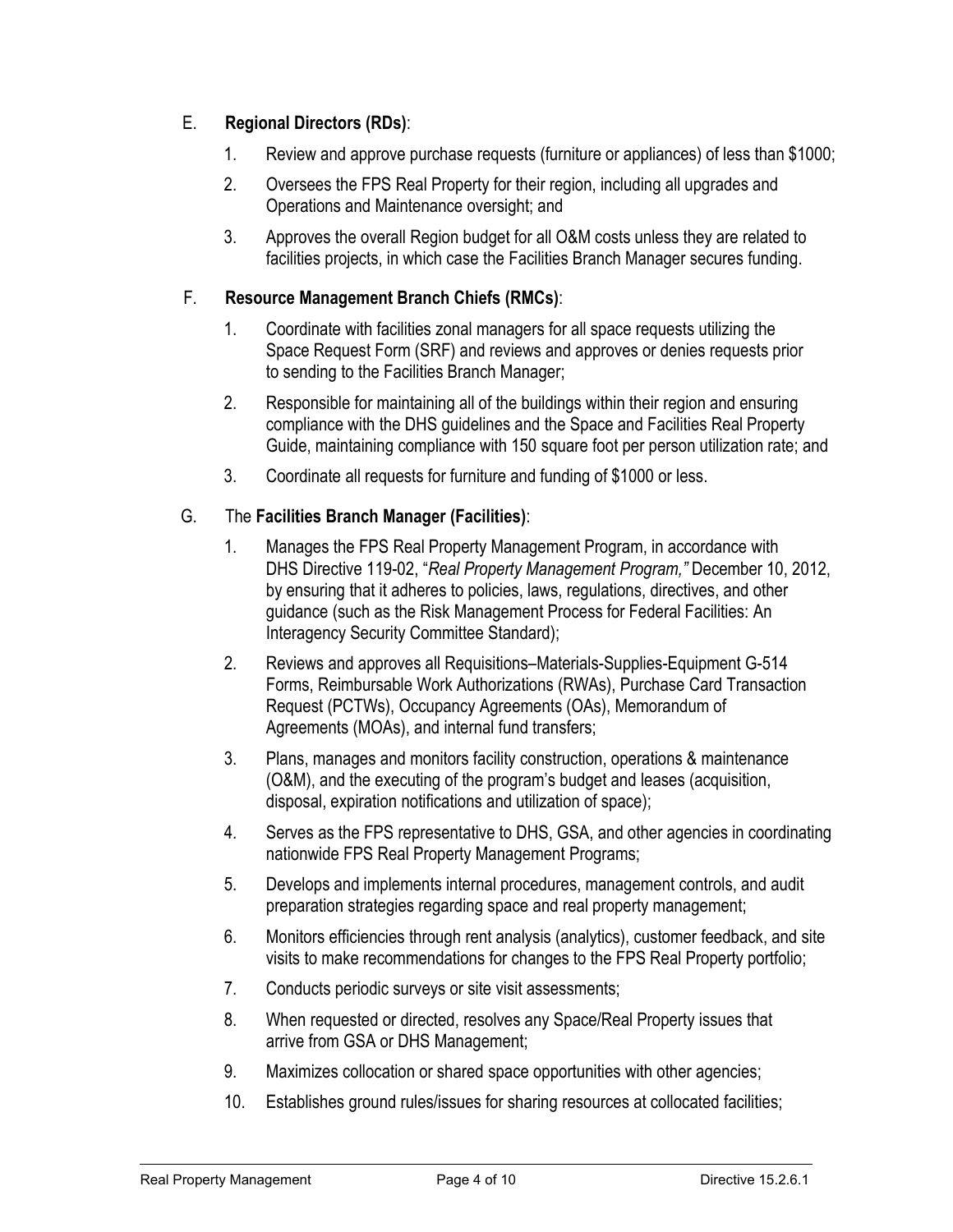- 11. Serves as agency lead responsible for documenting and monitoring all space assignments, space utilization, and right sizing;
- 12. Coordinates all requests for facility and workspace reconfiguration, including movement of personnel and equipment; and
- 13. Ensures requests for facility/workspace assignment and reconfiguration are integrated with other service providers for information technology, furniture, security, and telecommunications.
- H. **Project Management Division (PMD)** assists the Real Property Management Program Office with reviewing and coordinating acquisition packages with the FPS Acquisition Division (FPSAD)
- I. **FPS Acquisition Division (FPSAD)** assists the Real Property Management Program Office with the procurement of the real property requests submitted by PMD, Regional offices, and other Headquarters elements.
- J. **Financial Management Division (FMD)** assists the Real Property Management Program Office for the processing and approval of all financial obligations, documentation and securing funds necessary to fulfill all space and real property actions.
- K. **Current Operations Division (COD)** assists the Real Property Management Program Office with providing operational standards and requirements relating to K9 officers.
- L. **Information Technology Division (ITD)** assists the Real Property Management Program Office and stakeholders to provide a turn-key solution for the installation, repair, project scope development and integration of IT, Telecom and VTC systems.
- M. **Environmental Compliance Office (ECO)** assists the Real Property Management Program Office by providing technical subject matter expertise (SME) for FPS actions to assure compliance with the National Environmental Policy Act (NEPA), and other applicable environmental, cultural, tribal, sustainability, energy laws and Executive Orders (EOs).

# **VI. POLICY AND REQUIREMENTS**

- A. **General Policy**. Space management and administration within FPS is subject to oversight by the DHS OCRSO. OCRSO is responsible for establishing the DHS policy for space and real property management for which the FPS Real Property Management program is required to comply.
- B. **Space and Real Property Program Requirements**.
	- 1. Administration and oversight: All space requests received will be reviewed and validated against the current utilization standards for suitability prior to expanding the current footprint.
	- 2. Space designs: All space designs will utilize open plan concept (when practical)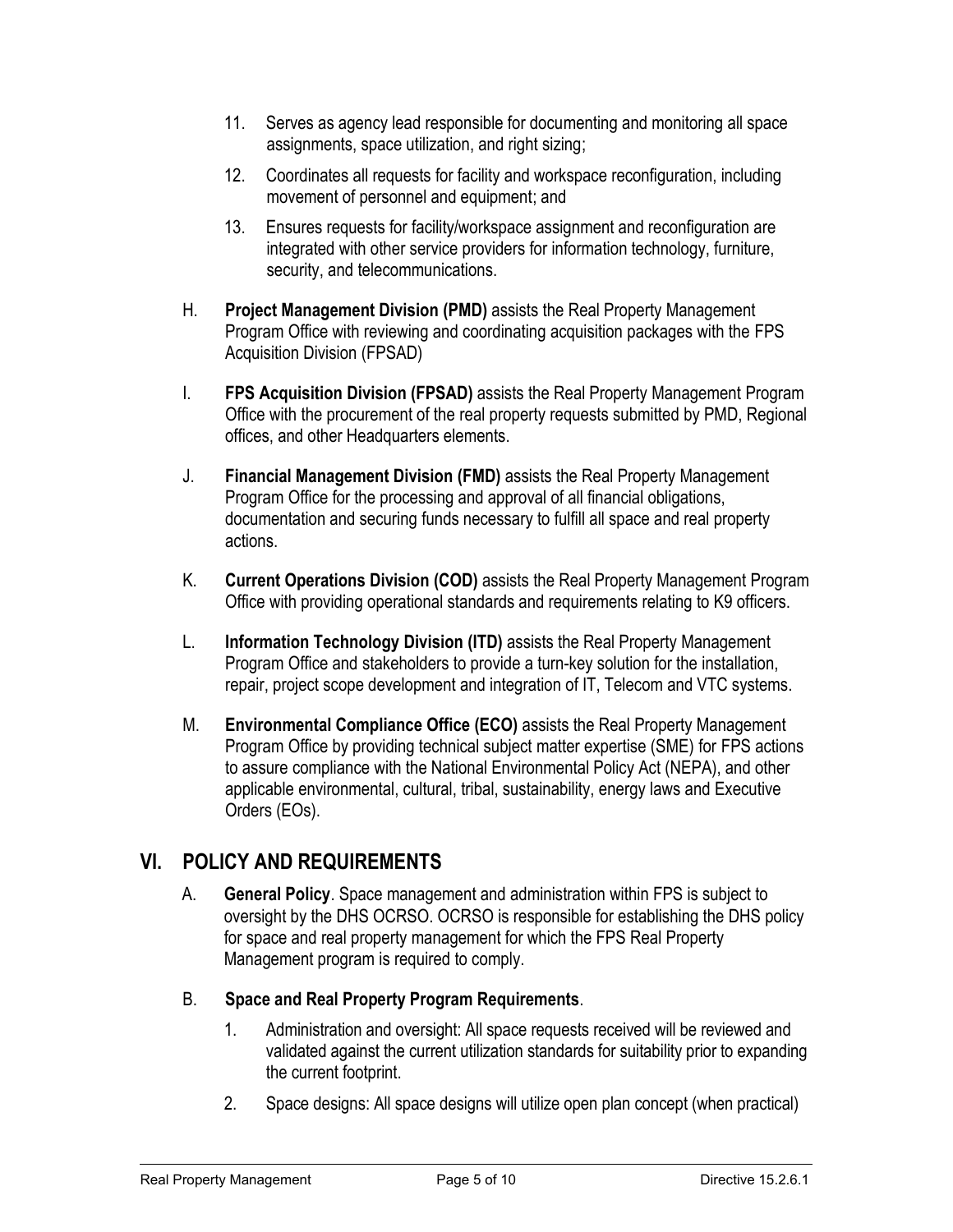to maximize workspace effectiveness and promote collaborative, fair, safe, and transparent work environment.

- 3. Workspace sizes: The standard workstation size is 36 square feet (sf). Office sizes range from 100sf to 180sf. Each employee makes up a percentage of the total office space that includes workstations, offices, support spaces, circulation, and shared spaces. Any exceptions that exceed the standard must be justified in writing by the requester to the Real Property Management Program Manager. Refer to FPS Instruction Manual 15.2.6.1-01 – Real Property Management (Attachment A) for appropriate space allocation based on personnel positions (Section 6.9 – Space Allocation).
- 4. Operations: This includes O&M which is responsible for the daily management facilities and equipment life cycle, to include above standard building services, such as custodial, solid waste management (including recycling), heating and cooling, tenant alterations, minor repairs, and building maintenance.
- C. The **Space Acquisition Process** is comprised of four milestones/phases: Initiation, Design, Construction, and Close-Out.
	- 1. **Initiation Phase** (identifies the need for a project, defines the scope/requirements, and seeks funding approval).
		- a. The FPS requesting party must submit an SRF through the share point site.
		- b. Upon receipt of the SRF, the BOM will review all requests above \$1000 RMC to review all requests below \$1000) for approval or denial.

Note: ECO reviews all request regardless of dollar value

- c. If approved by the ADFO, Facilities submits a Program of Requirements (POR) to the FPS requesting party for review and concurrence.
- d. If the FPS requesting party approves the POR, Facilities will submit the Project Requirement Package to OCRSO, Real Property, for approval and transmission to GSA. If denied, the response will be generated automatically by the SharePoint site and the Regional POC will be notified
- 2. **Design Phase** (identifies the space, incorporates the program requirements into design drawings and construction drawings):
	- a. Identification of space: Facilities will notify the FPS requesting party of the location(s) identified by GSA that meets the POR. ECO will also review potential sites for compliance with NEPA and other laws/EO's (property may fall under National Historic Preservation ACT)
	- b. Acquisition: Once the space is approved, GSA will submit an OA to OCRSO, Real Property, with a copy to Facilities to initiate the space acquisition process. Facilities reviews the OA for concurrence. If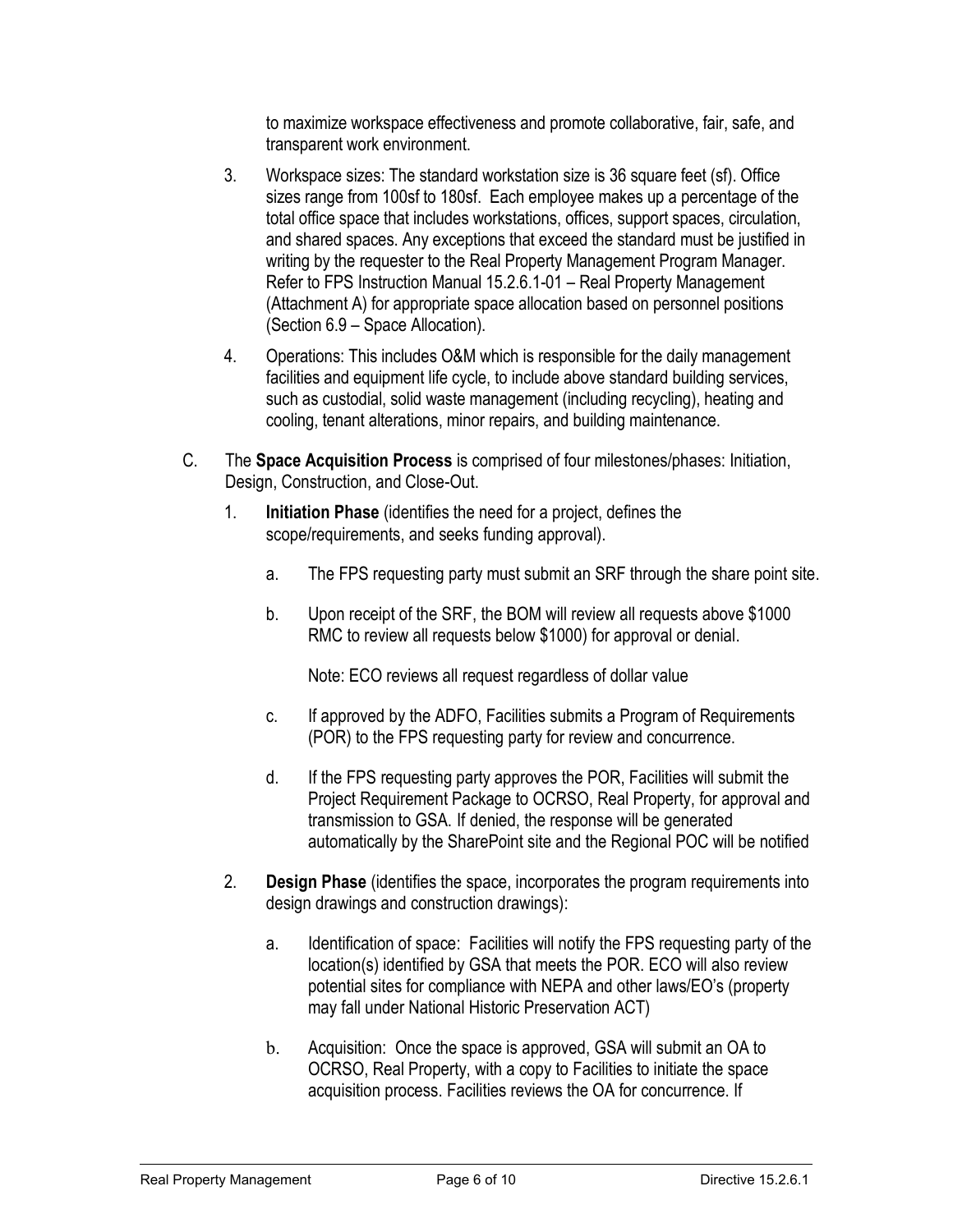approved, Facilities sends approval to OCRSO for signature and forwarding to GSA. If Facilities does not concur, they either engage with GSA to revise the OA or reject the OA in its entirety.

- c. Design Kick-Off: GSA will organize a design kick-off meeting (which will include the ECO when applicable), which includes the FPS requesting party's representative, to develop Design Intent Drawings (DIDs). The design includes furniture and other details throughout the space and are produced after the initial layout is approved by Facilities. GSA typically allows two rounds of reviews, but no more than three (35%, 70%, 90%) rounds of reviews and comments before finalizing the elements of the DID. The development of the DID will involve the coordination from the BOM, in cooperation with Facilities, ITD, and other Subject Matter Experts (SMEs) to meet the design criteria expressed in the POR. The information in the DIDs contains the foundation of design criteria that will be further developed and engineered during the Construction Drawings (CD) Phase. The final DID must be approved by Facilities Manager before transitioning to the CD phase. The content of the DID typically includes the following elements:
	- 1) Demolition (if applicable);
	- 2) Partition (wall) plan;
	- 3) Electrical plan (power and data drops, communications and cameras, etc.);
	- 4) Furniture plan;
	- 5) Ceiling plan;
	- 6) Wall types;
	- 7) Door Hardware;
	- 8) Finish Specifications (wall and floor finishes, etc.); and
	- 9) Other elements may include security and audio-visual infrastructure.
- d. Construction Drawings (CD): The GSA will review the approved DID received from Facilities Manager, then initiate architect-engineer (A-E) design and construction drawings. GSA typically submits draft CDs at various stages (i.e. 90%, 100%) to Facilities for review and comments. GSA incorporates all corrections into revised CDs for final approval by Facilities. Once 100% CDs are approved by Facilities, GSA submits an Independent Government Cost Estimate (IGCE), based on the final CD, to Facilities for RWA funding for the project. Once RWA funding is submitted and accepted by GSA, the project transitions to the Construction Phase.
- 3. **Construction Phase** (the period where the construction work commences and inspection milestones [integration of support services: security, IT, Telecom, and etc.] take place.) It is managed by GSA Project Managers in partnership with Facilities. The GSA partners with Facilities, to manage all aspects of the design, construction, and build out.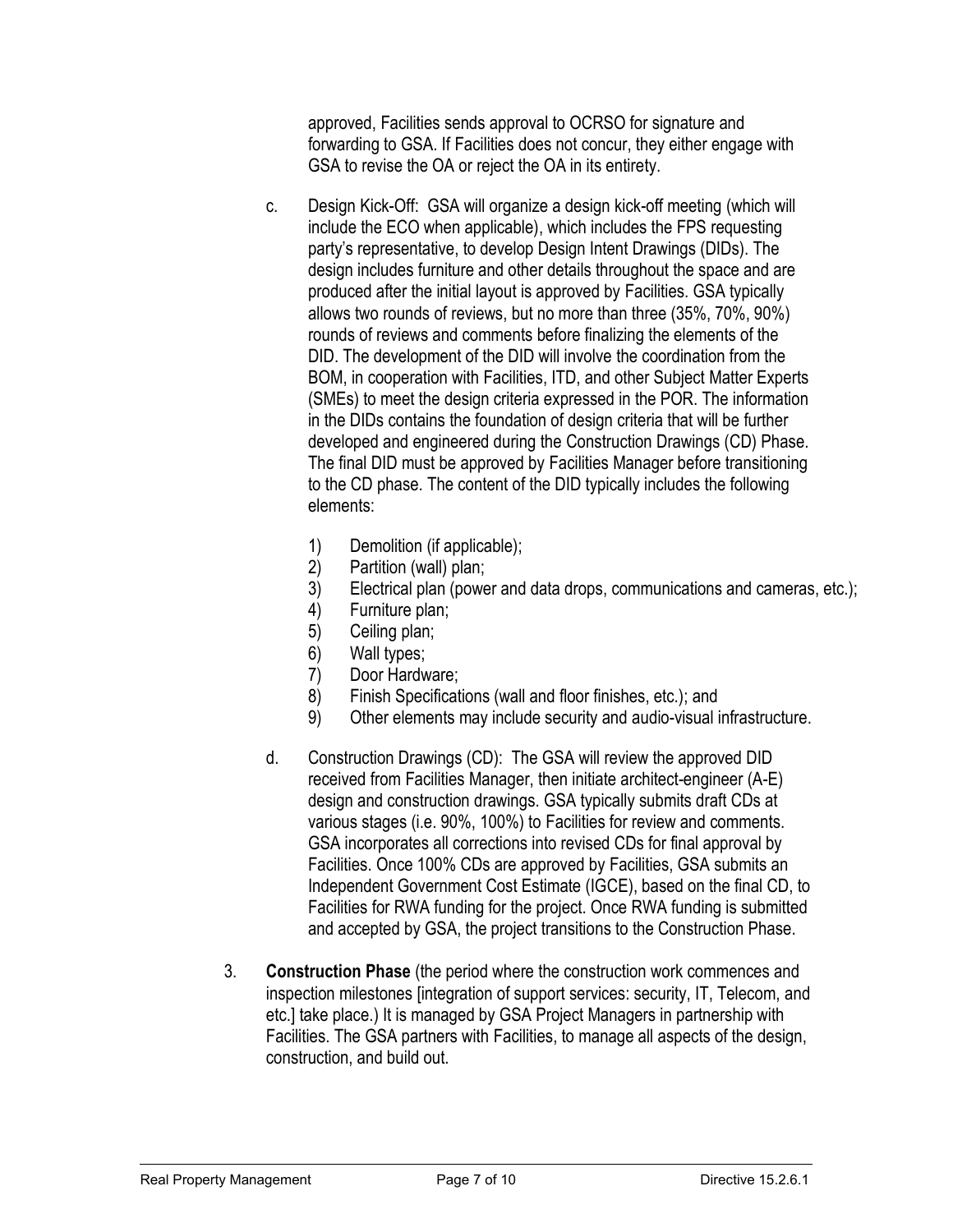- a. Construction build-out: GSA offices offer centralized responsibility and accountability and start-to-finish management of each project. Project managers drive the delivery process, helping to achieve faster decision making and day-to-day leadership of the project team. The project team is composed of the architect-engineer, the construction manager, Facilities, ITD, GSA client/tenant groups, property development professionals, and other program offices. Construction build-out includes pre-construction activities (i.e. swing space relocations - if required), demolition/clearing of proposed space, award of the construction contract, construction build-out and site improvements, integration design specifications (i.e. IT, telecom, security) furniture, relocation services, etc.
- b. IT/Telecom installation and activation: The GSA integrates the installation of IT/telecom solutions into the construction build-out (i.e. network cabling, connectors, network switch, UPS, power, demarc extensions, network racks, patch cables, VTC system, telecom system and components) based on the approved IT Statement of Work (SOW) requirements provided by ITD during the design phase. IT/telecom infrastructure installation is co-managed by ITD and GSA.

Note: The IT and telecom system activation and network configuration are the responsibility of ITD.

c. Security installation: The GSA integrates the installation of security into the construction build-out (i.e. door hardware and locks, access and camera control system infrastructure, etc.) based on the approved requirements provided by Facilities during the design phase.

Note: The security system hardware and technology system installation may be performed by a GSA contractor or funded and installed by FPS.

- d. Furniture installation: This activity may involve the procurement of new furniture, acquiring excess or pre-owned furniture, relocation of existing furniture and/or the excess or removal of existing furniture. Facilities may solicit a turn-key services with GSA to provide a comprehensive furniture solution based on approved requirements. These actions should be determined and initiated during the initiation and design phase for integration and execution during the construction phase.
- 4. **Close-Out Phase** (the process of finalizing all activities for the project). As part of close-out services, GSA provides the following:
	- a. A copy of the As-Built CD drawings (reflecting what was actually built into the space);
	- b. A copy of Equipment Technical / Service Manuals;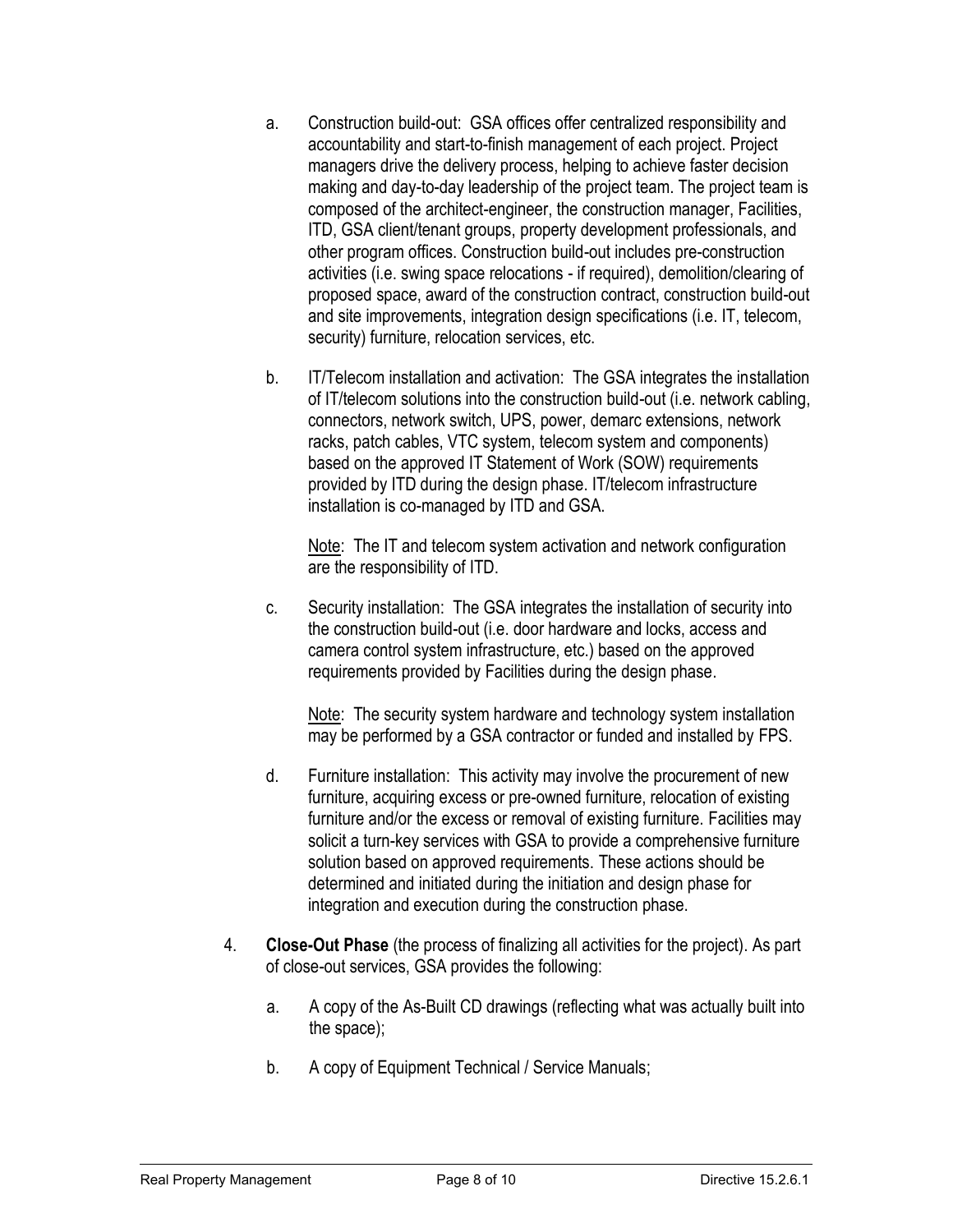- c. Commissioning of the facility (testing of operating systems and components, providing test and balance reports, validating contract fulfillment, etc.);
- d. Initiating Termination / Disposal of Vacated Space (as needed);
- e. Identification and/or removal of excess furniture (as needed);
- f. Completing RWA closeout letters;
- g. Submitting the final OA for billing to OCRSO Real Property; and
- h. When applicable, written confirmation of how environmental and historic preservation conditions met and copies of any required reports or permits.

#### D. **Utilization of Sustainable Products and Services, Reuse, Recycling, and Disposal.**

- 1. FPS is committed to reducing waste, cutting costs, enhancing the resilience of Federal infrastructure, operations, and enable more effective accomplishment of its mission.
- 2. FPS will maximize opportunities to increase efficiencies in energy and sustainability requirements by installing fixtures that reduce resource intensity use and purchase products and services that are bio-preferred and biodegradable.
- 3. To the maximum extent possible FPS will audit for reuse interior elements (fixtures, furniture) prior to purchasing new.
- 4. Refer to the FPS Real Property Manual for more information on these topics.

#### E. **Reporting**

- 1. The ECO shall maintain accountability and track progress, the following reports may/will be requested throughout the fiscal or calendar year:
	- a. Waste diversion/disposal;
	- b. Instances of reuse of interior fixtures and cost savings; and
	- c. Others (i.e., reduction of overtime utilities and underutilized storage space).
- 2. Additional reporting information is available in the accompanying Manual.

#### **VII. ATTACHMENT**

A. FPS Instruction Manual 15.2.6.1-01, Real Property Management.